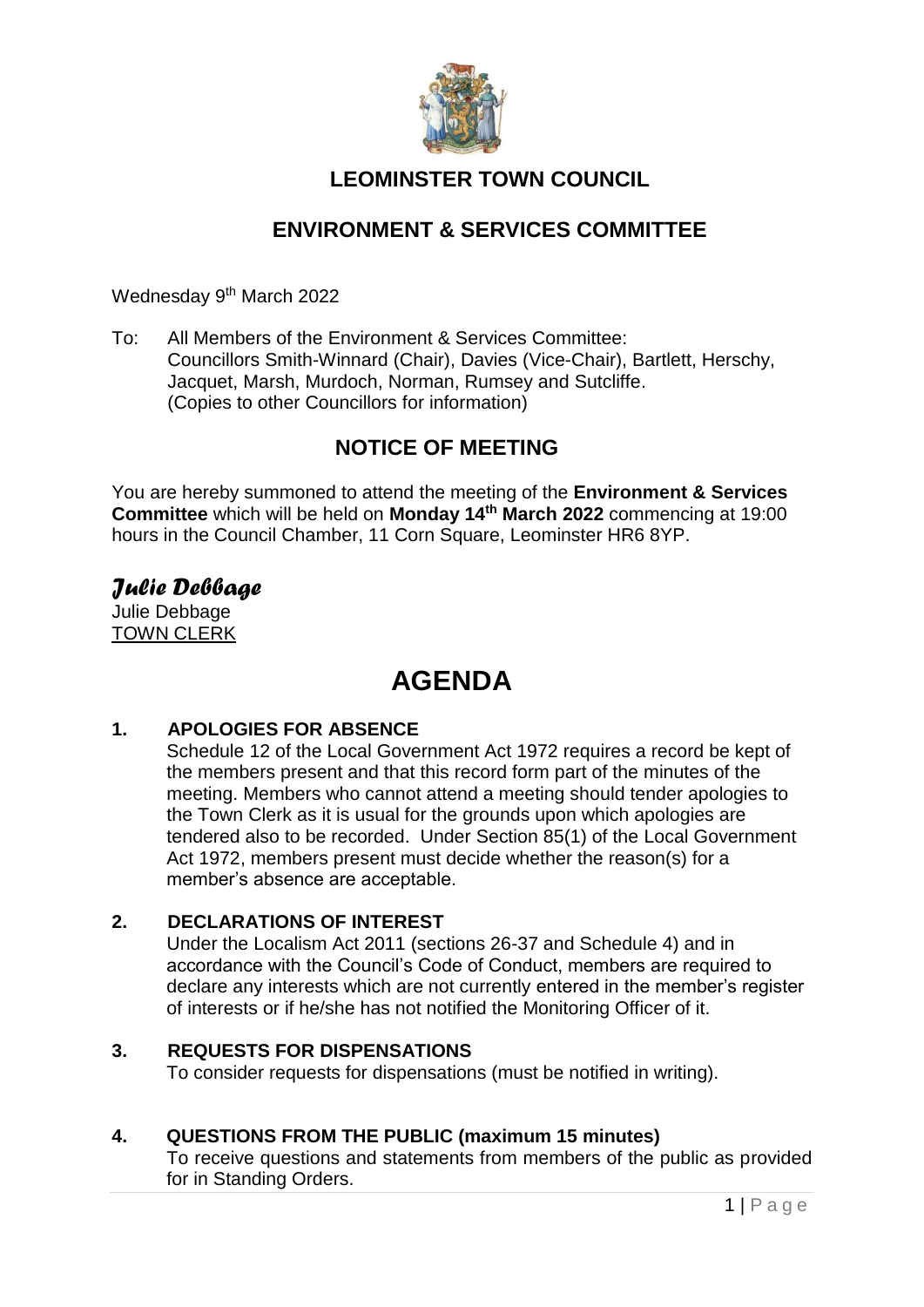**AGENDA**

#### **5. MINUTES OF PREVIOUS MEETING**

To receive and approve as a correct record the minutes of the Environment & Services Committee meeting held on 10<sup>th</sup> January 2022.

#### **6. CLERK'S REPORT**

To receive the Clerk's Report on matters outstanding that may not appear on the agenda.

#### **7. COMMITTEE UPDATE REPORT**

Please see the attached report for consideration.

#### **8. GROUNDS TEAM UPDATE**

Please see the attached report for consideration.

#### **9. CONFIDENTIAL ITEMS**

Certain items are expected to include the consideration of exempt information and the Environment & Services Committee is, therefore, recommended to resolve "That, in accordance with Section 100A(4) of the Local Government Act 1972, the public be excluded during the discussion of the matters referred to in the items listed below, on the grounds that they involve the likely disclosure of exempt information, as defined in the respective paragraph of Part 1 of Schedule 12A of the Act, and the public interest in maintaining the exemption outweighs the public interest in disclosing the information".

#### **10. DATE OF NEXT MEETING**

The next meeting will be held on Monday  $16<sup>th</sup>$  May 2022 at 19:00hrs in the Council Chamber, 11 Corn Square, Leominster HR6 8YP (subject to approval of the meetings calendar at the next Full Council meeting on 28<sup>th</sup> March 2022).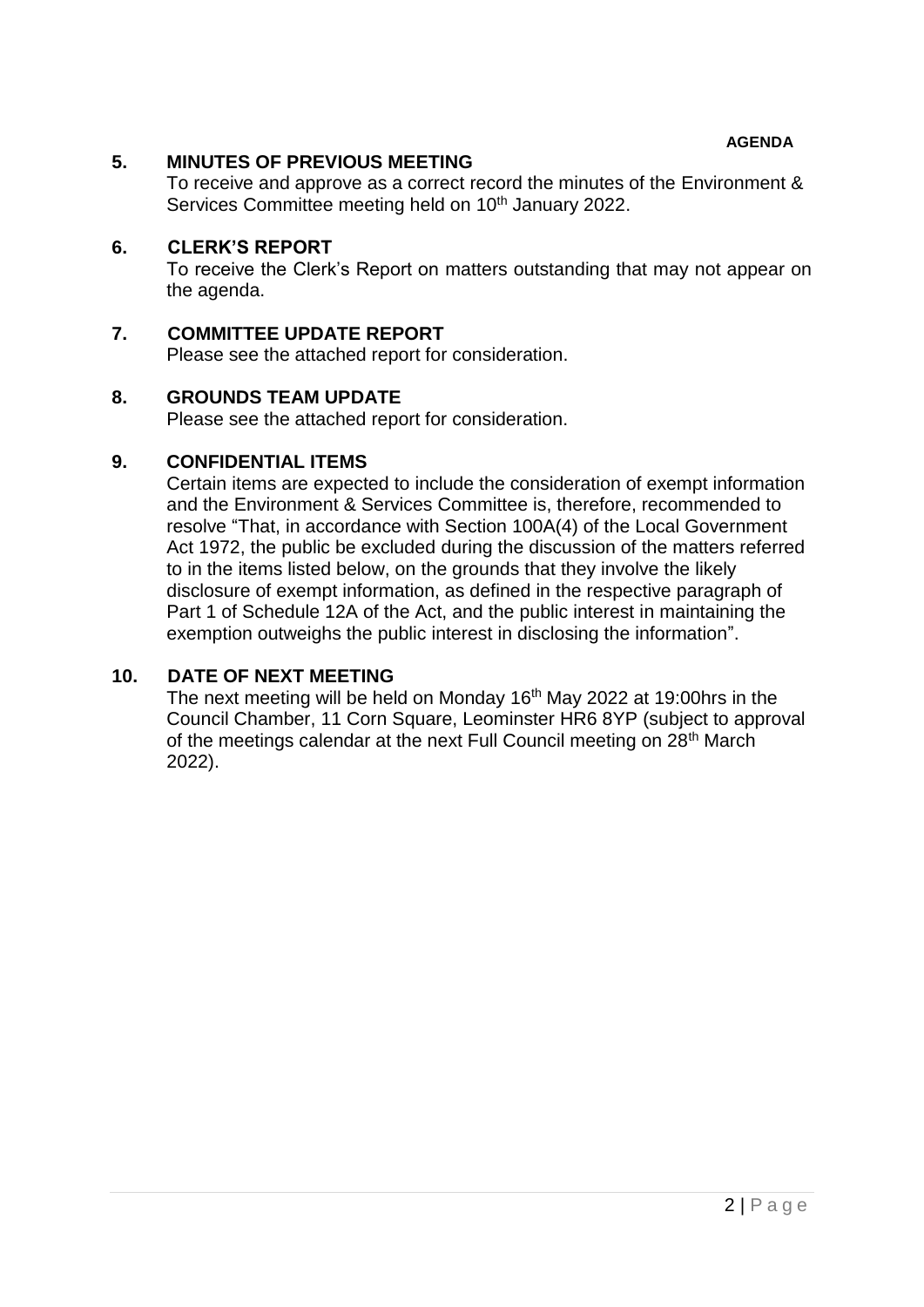## **MINUTES (AGENDA Item 5) LEOMINSTER TOWN COUNCIL**

## **ENVIRONMENT AND SERVICES COMMITTEE**

Minutes of the Environment & Services Committee meeting held on Monday 10<sup>th</sup> January 2022 commencing at 19:00 hours in the Council Chamber, 11 Corn Square, Leominster HR6 8YP.

**MEMBERS PRESENT:** Councillors Smith-Winnard (Chair), Davies (Vice-Chair), Bartlett, Herschy, Marsh, Murdoch, Norman and Sutcliffe.

**OFFICERS PRESENT:** Town Clerk, Democratic Services Officer.

#### **ES42/21 APOLOGIES FOR ABSENCE**

Apologies for absence were received and accepted by the Committee for Cllr Rumsey (Isolation) and the Environment & Grounds Supervisor (Personal).

#### **ES43/21 DECLARATIONS OF INTEREST**

Cllr. Murdoch – Allotments Cllr. Smith-Winnard - Leominster in Bloom Cllr. Norman - Leominster-in-Bloom

- **ES44/21 REQUESTS FOR DISPENSATIONS** There had been no requests for dispensations received.
- **ES45/21 QUESTIONS FROM THE PUBLIC** There were no members of the public present. No issues were raised.
- **ES46/21 MINUTES OF PREVIOUS MEETING** It was **RESOLVED** that the minutes of the Environment & Services

Committee meeting held on Monday 15<sup>th</sup> November 2021 be agreed and signed as a correct record.

## **ES47/21 CLERK'S REPORT**

- **Aldermans Meadow** the lengthsman has advised that they are unable to infill the potholes on Aldermans Meadow and that the area requires resurfacing.
- **Rialtas**  the clerk is looking into obtaining Rialtas software, which includes an Allotments Mobile Inspections App, for the Environment & Grounds Supervisor.
- **Kissing Gate Footpath ZC20**  the landowner has given permission for a kissing gate to be installed on the footpath. The cost of the gate will be approximately £500. Cllr Norman advised that gates are required at other sites around town and Walkers are Welcome are investigating funding to support this. It was noted that Cradley & Storridge Parish Council obtained funding to set up 'Miles without stiles' walking routes. The clerk will investigate setting up a funding list with the Volunteer Footpath Officer.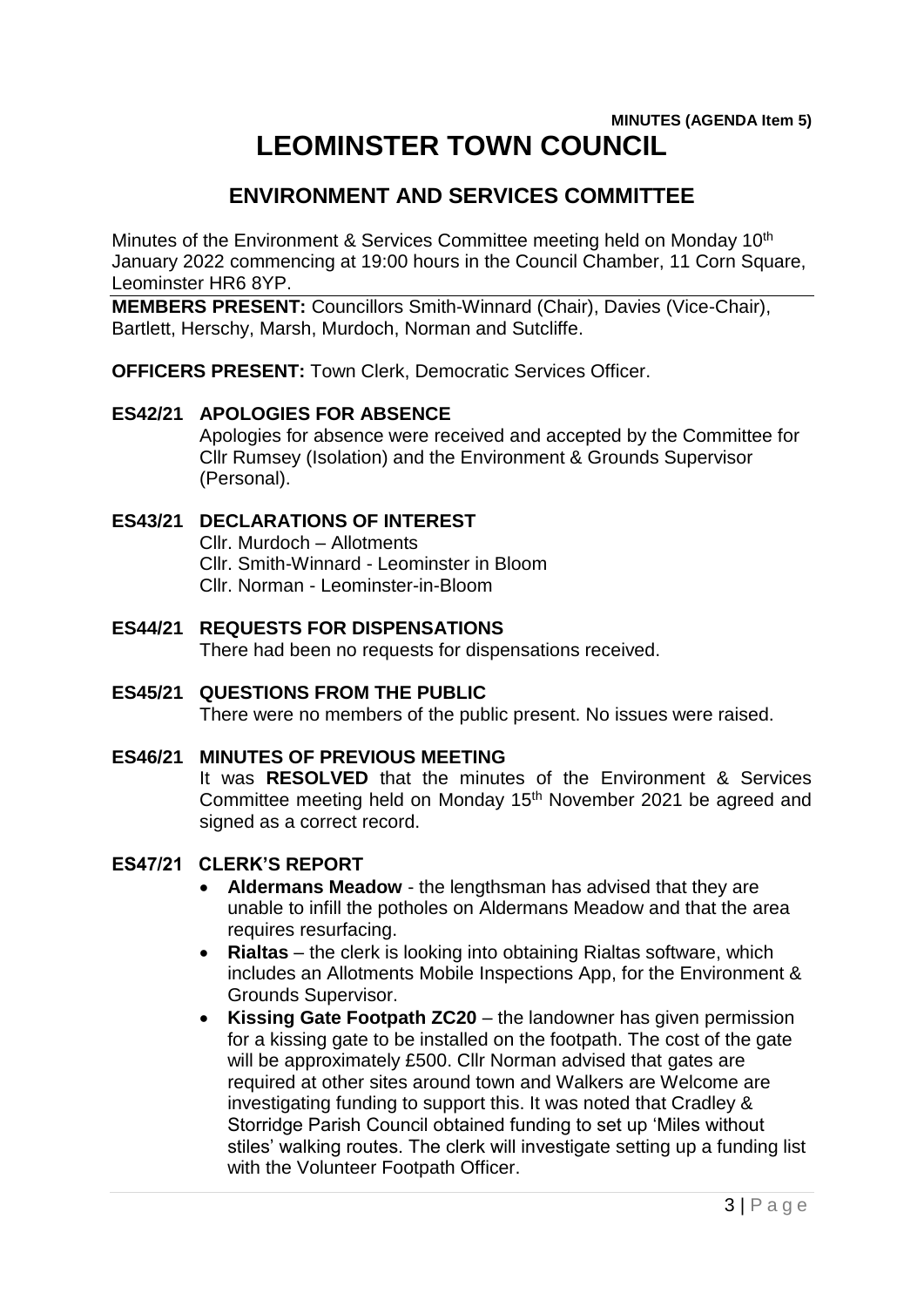#### **MINUTES (AGENDA Item 5)**

**ICCM training course** – the Environment & Grounds Supervisor has been enrolled on a course regarding the inspection of memorials and gravestones.

#### **ES48/21 TREE STATEMENT**

Committee considered the tree statement and **RESOLVED** to include the following:

- Numbering of paragraphs;
- Link to Tree warden scheme:
- Links to groups providing advice on the type of trees to plant:
- Link to Tree Council website.

Following the amendments, Committee **RESOLVED** to adopt the tree statement and to review the statement annually.

#### **ES49/21 COMMITTEE UPDATE REPORT**

Committee considered the update report and following discussion they **RESOLVED:**

- To note the report;
- To arrange for a first aid kit to be provided for the Volunteer Footpath Officer;
- To adopt the Station phone box, outside Leominster Train Station, with a view to installing a defibrillator at a later date. It was suggested that the clerk contacts the Rail & Bus support group to find out if they would be interested in the project. The clerk will contact British Telecom for advice on securing the phone box, in the short term, to deter vandalism;
- To consider whether additional plots could be made on the allotment site and whether the site could be extended;
- To note that a meeting has been held with Herefordshire Council regarding projects to be funded through the Great Places to Visit Fund and the Welcome Back Fund. An initial claim is in the process of being submitted for the Through the Wardrobe event. Some of the projects will require planning permission and Herefordshire Council will request that they are prioritised. Cllr Marsh suggested installing further kissing gates if funds become available;
- To note that quotes for the proposed works in the Grange (under the Great Places to Visit Fund) will be made through Contracts Finder on the gov.uk website;
- To consider removing overhanging branches in the Millennium Green orchard as part of the improvements to Aïdas Accessible Amble;
- To obtain 3 new Broxap Derby bins to replace the badly corroded bins on Ginhall Green and Sydonia;
- To contact Balfour Beatty regarding the installation of a bin on Worcester Road.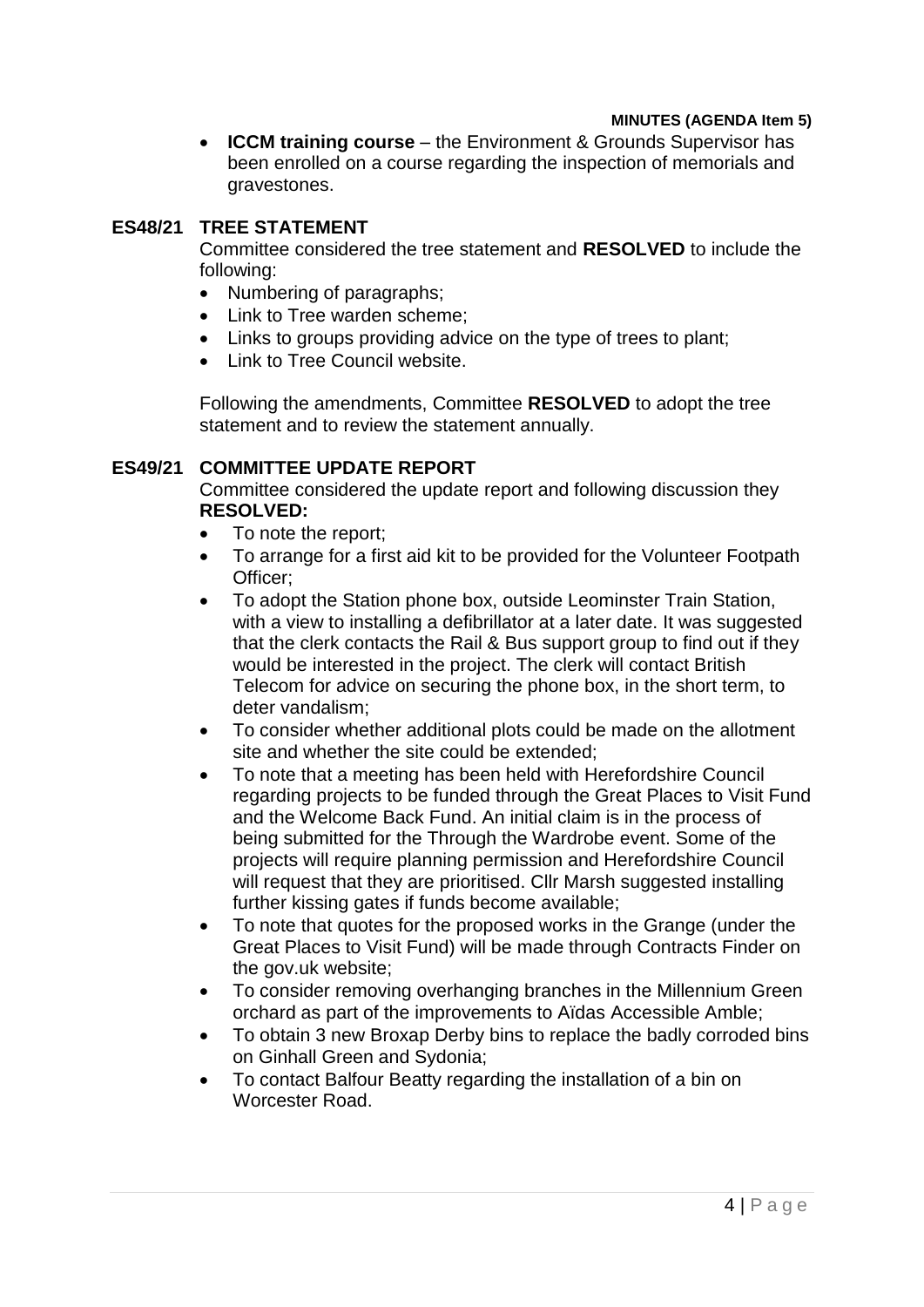#### **ES50/21 GROUNDS TEAM UPDATE**

Committee considered the update report and following discussion they **RESOLVED:**

- To note the report;
- To thank the grounds team for their hard work during November and December.

## **ES51/21 CONFIDENTIAL ITEMS**

**Insurance claim** – Committee noted that an insurance claim has been made against Leominster Town Council. The clerk has acknowledged receipt and forwarded details to the insurance provider.

## **ES52/21 DATE OF NEXT MEETING**

Committee noted that the next meeting would be held on Monday 14<sup>th</sup> March 2022 at 19:00hrs in the Council Chamber, 11 Corn Square, Leominster HR6 8YP.

There being no other business, the Chair thanked members for their attendance and closed the meeting at 19.58 hours.

**CHAIR:**

**DATE:**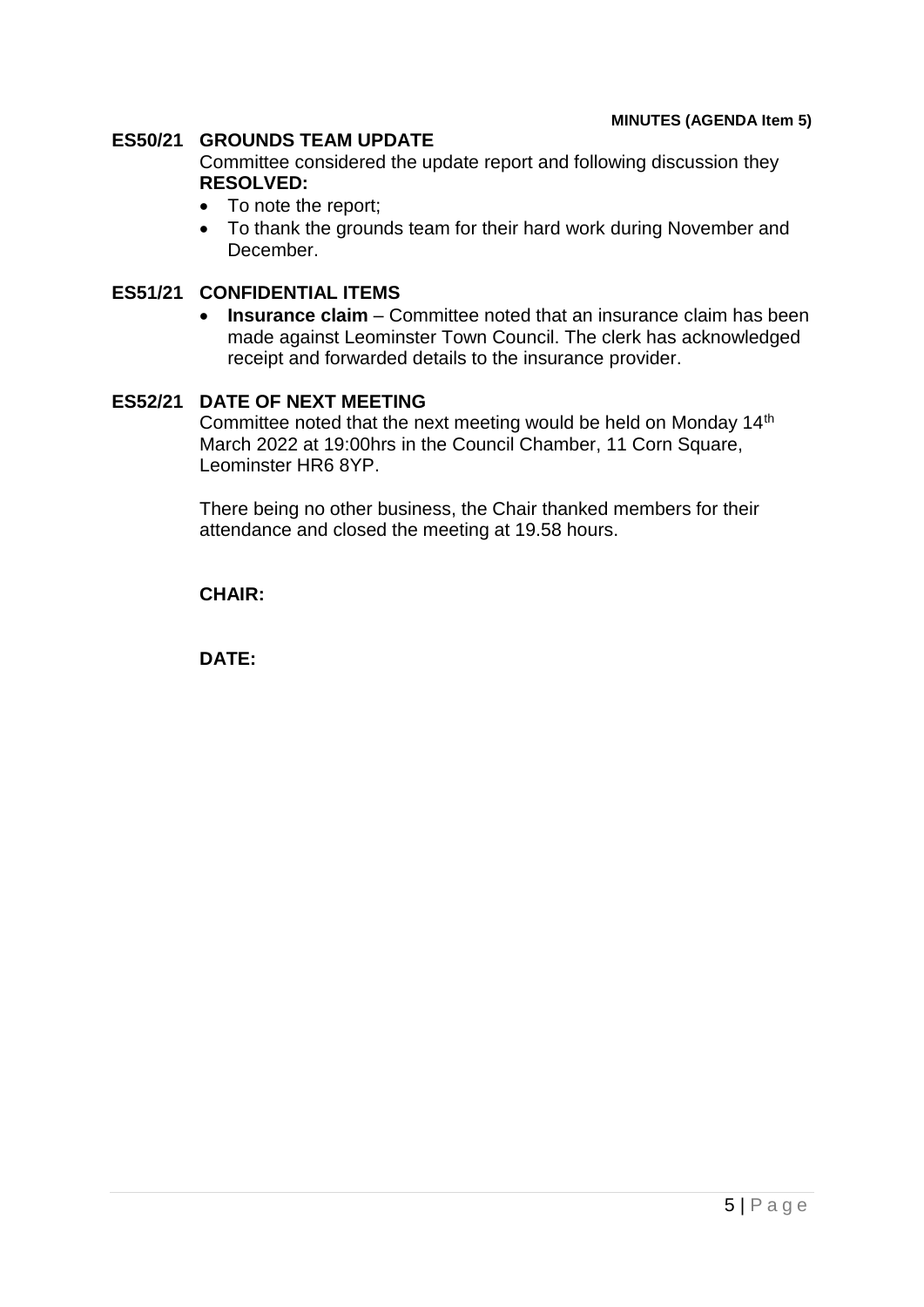#### **Environment & Services Committee**

| Date:                         | 8 <sup>th</sup> March 2022                                                                                                                     |
|-------------------------------|------------------------------------------------------------------------------------------------------------------------------------------------|
| Title:                        | <b>Committee Update Report</b>                                                                                                                 |
| <b>Purpose of the Report:</b> | To provide Members with an update relating to<br>previous decisions made by the Committee, identify<br>further actions and decisions required. |
| <b>Contact Officer:</b>       | Julie Debbage                                                                                                                                  |

#### **1. RECOMMENDATION**

- **1.1 That the report be noted;**
- **1.2 To consider making decisions related to items 3.3, 3.4, 4.3, 4.6, 4.7, 4.8 and 4.9.**

#### **2. BACKGROUND**

- 2.1 Leominster Town Council is responsible for the maintenance of a number of open spaces in Leominster.
- 2.2 Herefordshire Council has confirmed whether there will be some funding for Lengthsman and P3 initiatives in the next financial year. Public Rights of Way will be taken back in house to Herefordshire Council. Leominster Town Council will continue to maintain the footpaths using its direct labour force.
- 2.3 This report provides background information to Committee on new and existing projects, updates members on progress to date and identifies any further actions required.

#### **3. FOOTPATH MAINTENANCE**

3.1 A programme of footpath maintenance continues and an expression of interest has been submitted to Herefordshire Council, through Balfour Beatty, to remain part of the P3 scheme as well as the Lengthsman Scheme.

#### 3.2 *Volunteer Footpath Officer*

Our Volunteer Footpath Officer will be joined by another Footpath Officer to share the role due to the large amount of public rights of way in the Leominster area. They will both engage with the Walkers are Welcome group and work closely with the Environment & Grounds Supervisor.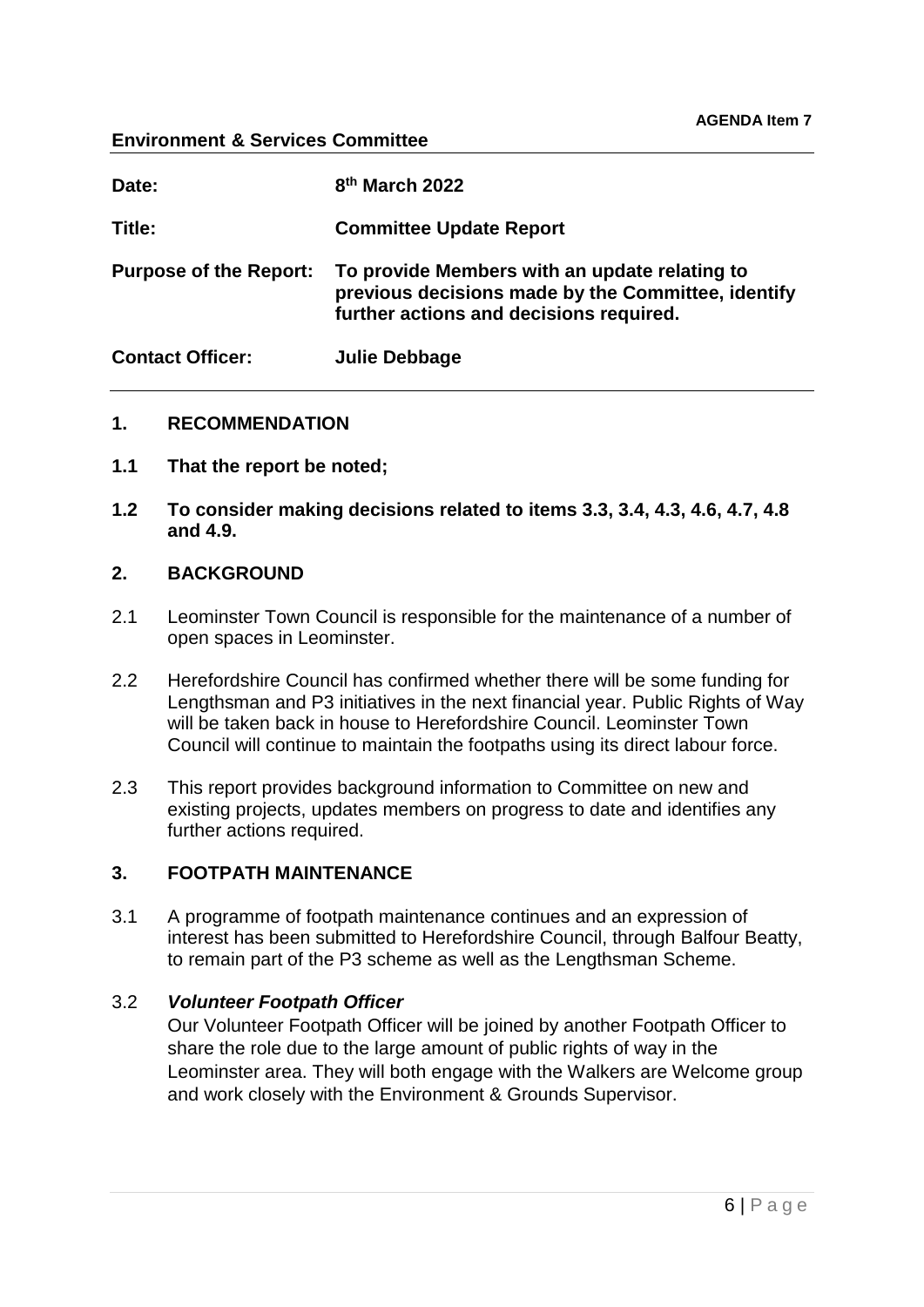## 3.3 *PROW Anomalies*

The government has announced that it will scrap the s.56 Countryside and Rights of Way Act 2000 deadline of 1<sup>st</sup> January 2026 to formally register (on the definitive map) unrecorded rights of way over private land created before 1949. Had the cut-off date been applied, after that date historic routes would no longer have been able to be added to official plans, meaning public rights of way would have been lost. As anomalies are still being reported by members of the public, a list will be compiled to discuss with the Herefordshire Council PROW team when it returns 'in house' later this year.

## 3.4 *Herefordshire Trail*

Balfour Beatty, Herefordshire Council, Visit Herefordshire and the Ramblers are collectively working to improve the Herefordshire Trail, delivering stiles to land owners, route clearance, repairs and new bridges. They are requesting any support that parishes may be able to offer in assisting with the above maintenance to promote this wonderful route increasing active travel and allowing walkers to embrace the Herefordshire Countryside with the relaunch of the Trail for visitors in Easter. It is therefore a recommendation that the existing programme of maintenance that Leominster Town Council team carry out be reviewed to start with parts of the Herefordshire Trail within the parish before the relaunch in Spring and the celebration event in June 2022.

## **4 COMMITTEE MATTERS**

## 4.1 *The Queens Green Canopy*

Another planting session is planned for 16<sup>th</sup> March 2022. The planting will be recorded onto the Queen's Green Canopy website. Everyone is welcome to be part of this event.

## 4.2 *The Station Phone Box*

A contract has been returned to British Telecom and a date for decommissioning will be identified shortly. Following decommission, the box will be locked until a suitable defibrillator is sourced and installed to prevent further deterioration.

#### 4.3 *Allotments*

The waiting list has increased to 20 and there are no vacant plots at the moment. Invoices for 2022-23 will be issued to plot holders in March for payment in April.

Pest control – the Pest Control Contractor will no longer be able to service the allotments after 21<sup>st</sup> March 2022 and quotes for a replacement provider are currently being sought.

Allotment Rental Increase 2023-24 -To consider a rental increase per plot as rent has not been increased for over 10 years and hidden costs such as administration, inspection, meetings, mowing, hedge cutting (except external) have not been shown in the town council allotment budget separately in the past. If an increase is recommended, the plot holders will receive one year's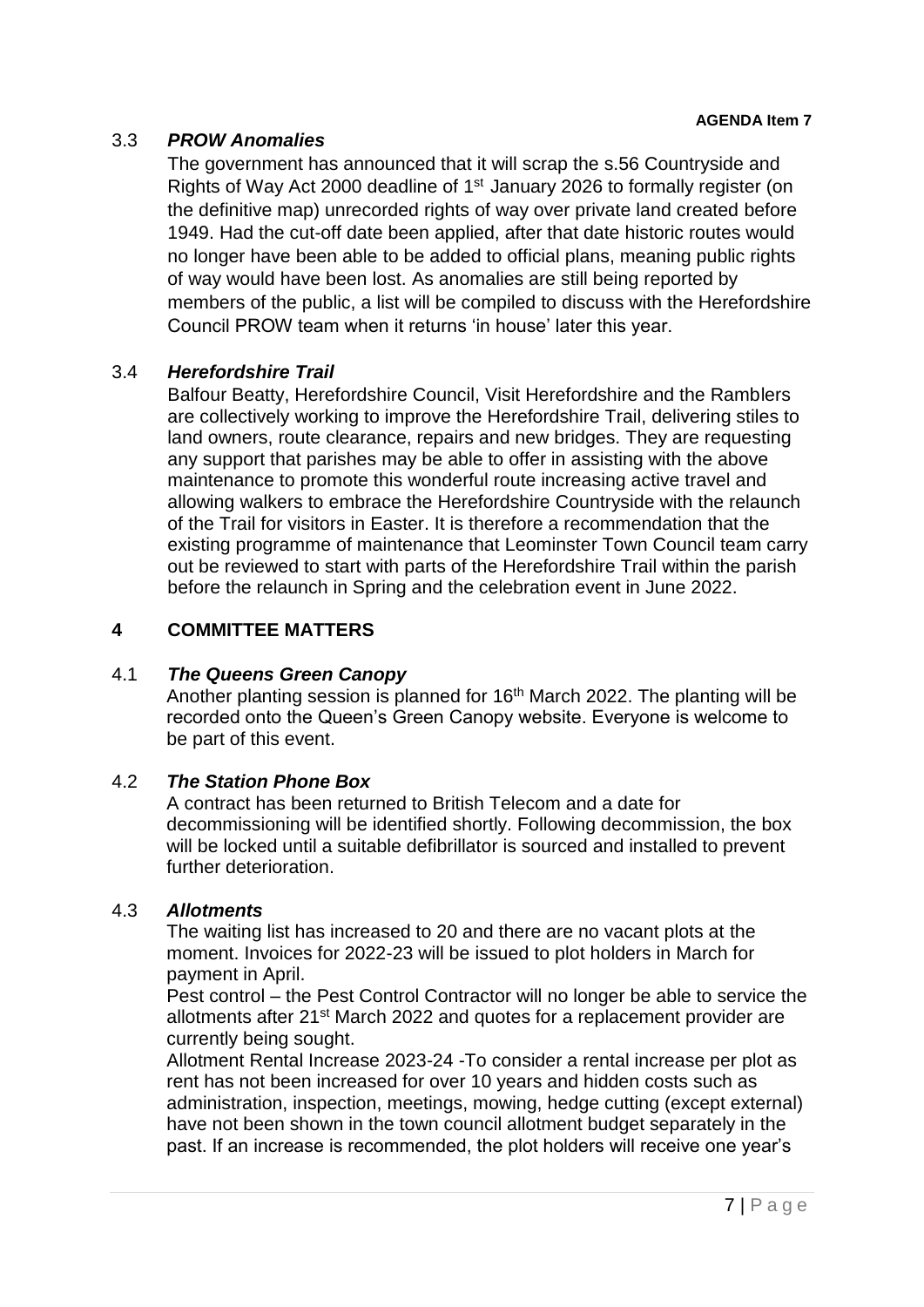notice of the increase on this year's invoice. Further details will be available at the meeting.

#### 4.4 *Environmental Working Group*

The Leominster Town Council Environmental Working Group continue to meet at 6pm before each Environment & Services Committee meeting. The group will review our operations with regard to Climate Change and working on a Carbon Reduction Plan. Recent activities include the installation of woollen loft installation and thermal blinds in the council offices.

#### 4.5 *Grant Applications*

Leominster Town Council applied for the following grants, please see the update below.

#### Great Places to Visit Fund

- Tree Replacement in empty tree pits quotes are currently being sought.
- New seating in Corn Square and Broad Street Permission for 3 benches in the Square has been obtained with discussions being held about the 2 Broad Street benches.
- Picnic tables next to The Grange Play Area These are currently being sourced.
- New fingerpost by the station permission granted. Signage being sourced.
- The Grange Footpath Improvements requirements to inform the contract are being assessed.
- Aïdas accessible walk improvements quote, permissions and feedback from ECHO acquired. Date of works currently being discussed.

#### The Welcome Back Fund

- Greening the Bus Station Permissions obtained and planters ordered.
- Additional Saturday Street Cleaning this has been actioned every Saturday since 8<sup>th</sup> January 2022 and will end on 26<sup>th</sup> March 2022.
- Tree maintenance works for Etnam Street and West Street Scheduled for completion by 31<sup>st</sup> March 2022.

#### 4.6 *Playing Pitch and Outdoor Sports Strategy & Indoor Built Facilities*

Communication has been received from a consultant carrying out a survey on behalf of Herefordshire Council. The aim is to to carry out an assessment of indoor and outdoor sports facilities which will result in the production of an overarching strategy for the area. This will identify local need for provision and will help to inform decisions on future strategic planning and any investment priorities for provision across Herefordshire.

#### 4.7 *Rural Verge Cutting by Balfour Beatty*

As last year, Balfour Beatty will be cutting the verges twice as contracted; the first verge cut is scheduled to take place around the May Bank Holiday and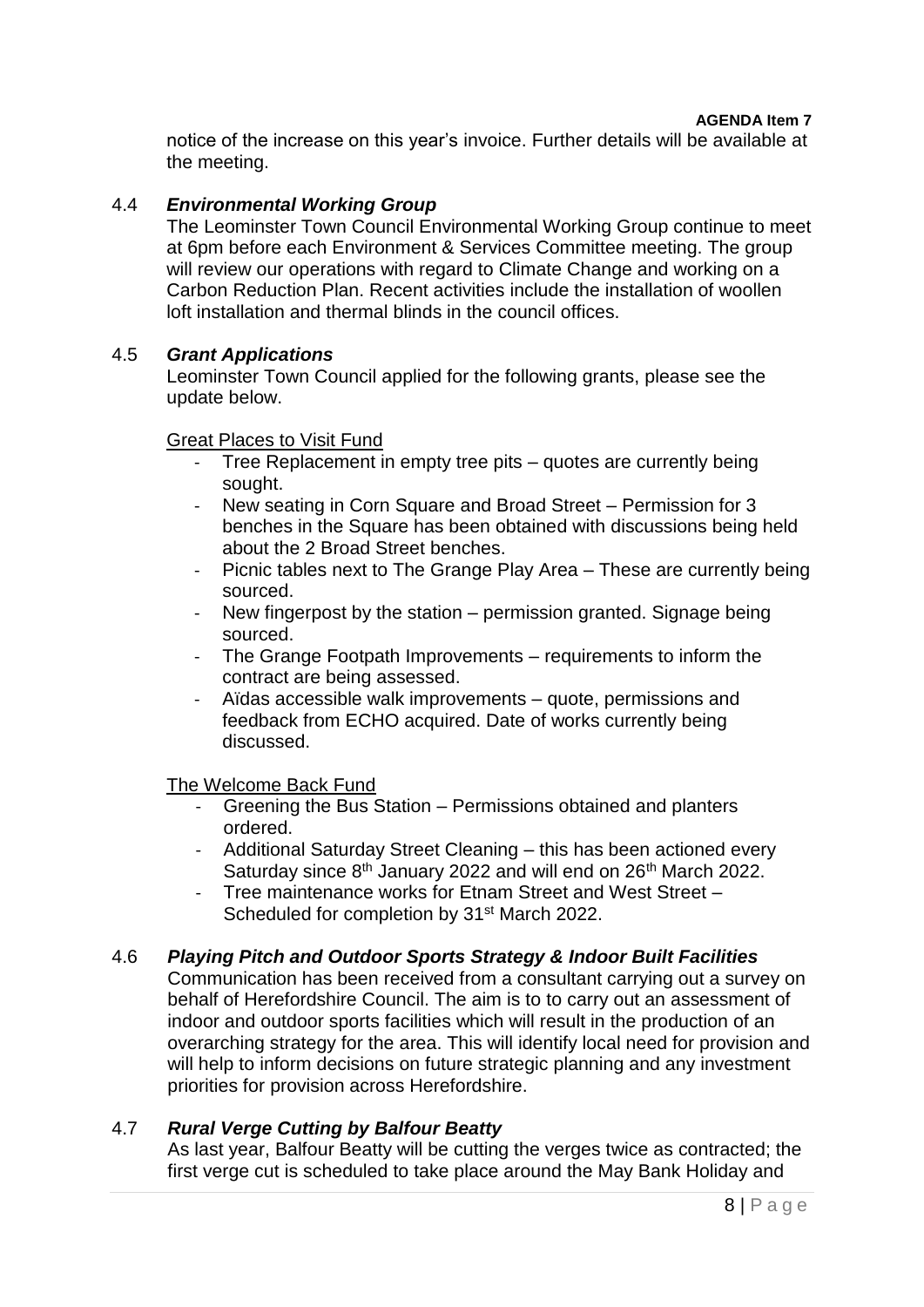#### **AGENDA Item 7**

the second cut towards the end of the growing season. Parishes can choose to forego the first cut to allow wildflowers to grow and set seed over the Summer to provide food for key pollinators and providing a habitat for wildlife. This year Balfour Beatty are open again to feedback from the Parishes as to whether they wish to have 1 cut carried out towards the end of the growing season or whether to carry out 2 cuts. They will refer to the Locality Steward for feedback in relation to safety concerns. The town council will need to provide a list of C&U roads suitable and submit to Balfour Beatty for consideration.

#### 4.8 *Lengthsman Scheme 2022-23*

To consider the 2022-23 **Lengthsman Scheme** – as Leominster Town Council have been part of the successful scheme for many years, an expression of interest has been submitted. If agreed, the clerk will draw up and submit an annual maintenance plan to Balfour Beatty at the end of March 2022.

#### 4.9 *Lengthsman Drainage Scheme 2022-23*

To consider the **Lengthsman Drainage Scheme** application for funding of £16,813.00 +VAT. Please see supporting documents.

#### 4.10 *Binit Cardboard Recycling Scheme*

In total from January 2021 to January 2022 we have collected **15.42 tonnes** of cardboard from businesses participating in the program. Below is a breakdown of the months and tonnage.

January 2021 - June 2021: **7.12 tonnes** July 2021: **0.96 tonnes** August 2021: **1.92 tonnes** September 2021: **0.70 tonnes** October 2021: **0.62 tonnes** November 2021: **1.2 tonnes** December 2021: **1.94 tonnes** January 2022: **0.96 tonnes**

Binit are currently finalising their new prices and will be forwarding promotional materials shortly to enable the scheme to grow.

#### 4.11 *Wildlife Plan for Local Authority Cemeteries*

To consider the Hereford Cemetery Proposals and the Implementation Plan and how this applies to Leominster.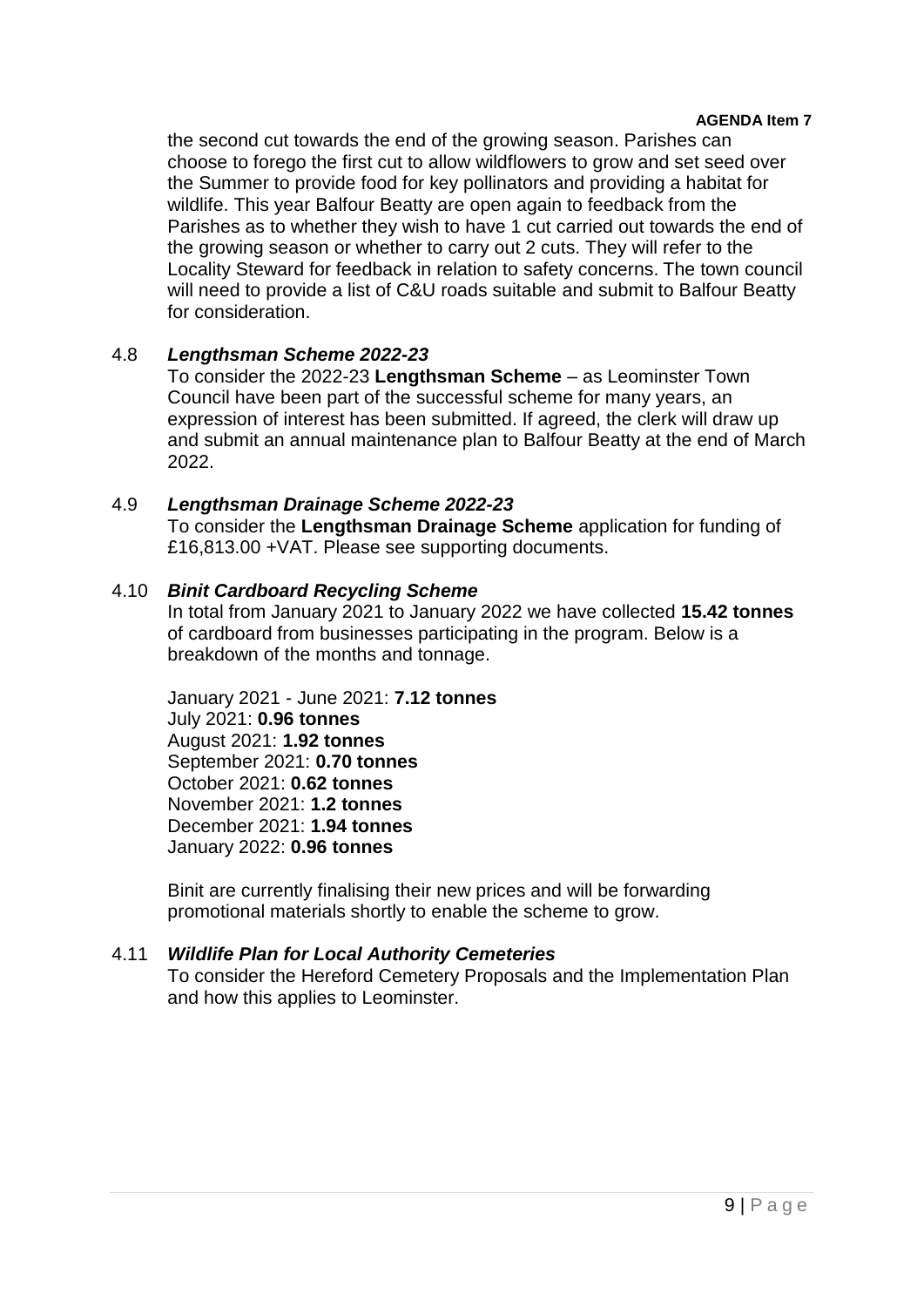## Environmental Report January & February 2022

- Tree pits located on Broad Street, Dishley Street & Arkwright Close have been inspected to see if stump grinding can be carried out. One quote to stump grind to a depth of 12 inches below ground level to allow replanting has been submitted, 2 further quotes are in the process of being obtained.
- Leominster Town Council are working with Acer tree services to pollard three trees on Etnam Street (1 London Plane & 2 Limes) and 2 Lime trees on West Street (outside the Talbot). Traffic management will be required. A letter drop to businesses & residents will need to be actioned to advise them on the works and to prevent parking adjacent to the trees on the day of the works.
- The Grounds team have been clearing tree debris from storm damaged trees around our public open spaces & public rights of way.
- The team has also been working in the Priory Churchyard, cutting back overgrown spaces and pruning tree offshoots to enable easier mowing and maintenance.
- Two trees were blown over in the storms, they landed in The Mallards play area & Barons Cross Play area. We have closed off the areas and are awaiting Balfour Beatty to attend the site.
- A vehicle veered into fencing by the Grange play area in January, the barriers were damaged, however they have now been repaired making the site safe.
- The team have been working in Pinsley Mead to reduce the height of the Laurels at the rear of the Old Priory. We have received positive feedback from walkers on how tidy they are looking. Future plans are to keep them maintained each year in our hedge trimming schedule.
- The team has been in Pinsley Mead & the Priory Cemetery (where we did the tree works by Church St) stump grinding, this will enable the grounds team to mow these areas in the Summer.
- More trees are planned on Ginhall Green for the Queen's Green Canopy, 30 fruit trees are scheduled to be planted on the 16/03/22. Everyone will be welcome to take part in this event.
- The St John Ambulance organisation have requested to plant a tree for the Queen's Green Canopy in one of our open spaces. Ginhall Green has been suggested and a meeting held to discuss planting in the Autumn.
- The team has pruned & cut back the wild roses on the Nut Grove (Sydonia), and they have been added to our hedge maintenance schedule for next season.
- A new notice board has been erected at the Pavilion Café on The Grange but the perimeter fence is in need of attention. This will be considered at the same time as the resurfacing works to The Grange footpaths.
- Individual gate number plaques have been installed at the allotments. This will enable plot inspections to run more smoothly and is also important should there be an emergency on site.
- Allotment inspection software is being installed onto the Grounds Supervisors work phone to enable prompt reporting and record keeping.